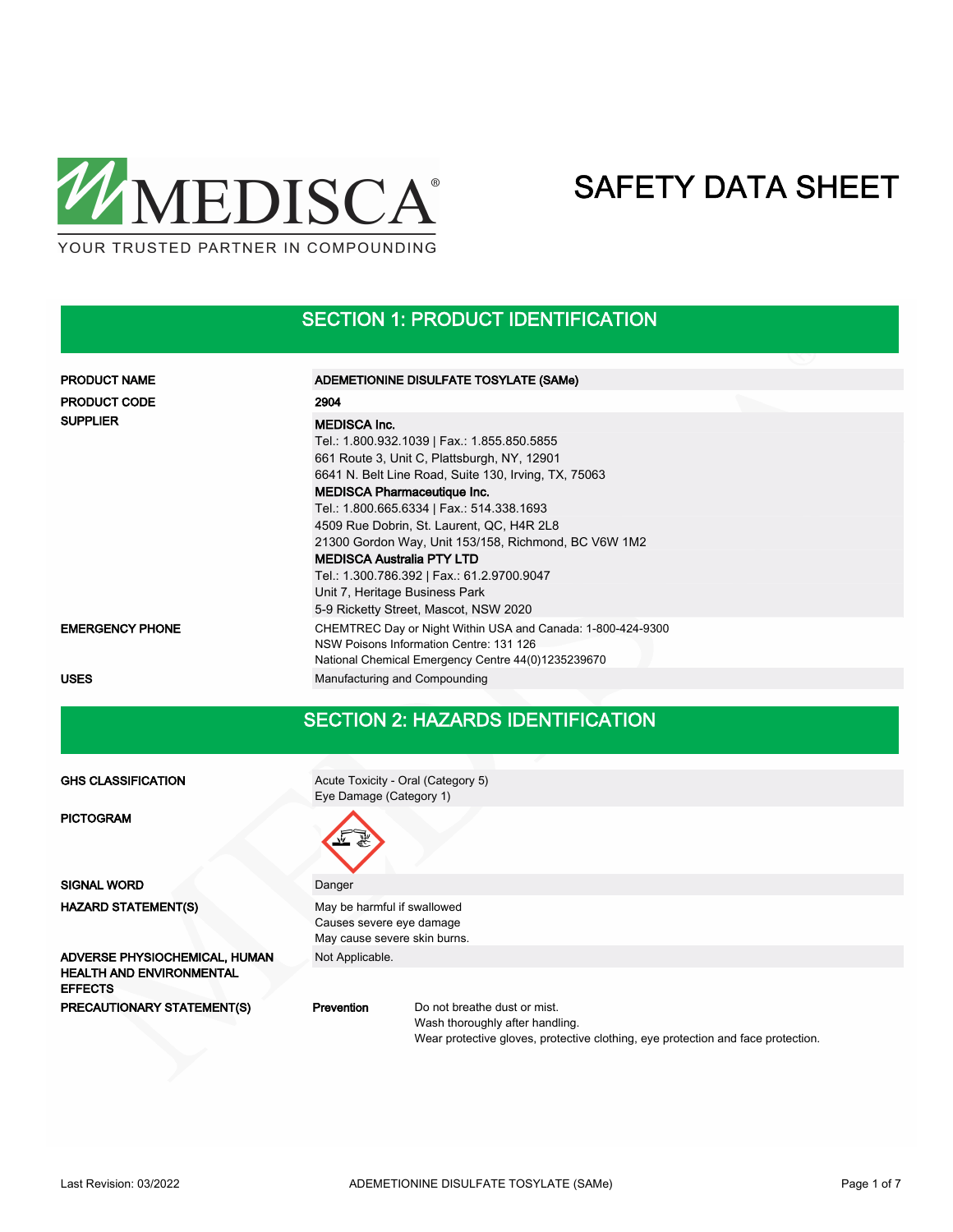

YOUR TRUSTED PARTNER IN COMPOUNDING

|                            | Response             | IF SWALLOWED: Rinse mouth. Do NOT induce vomiting.<br>IF ON SKIN (OR HAIR): Take off immediately all contaminated clothing. Rinse skin with<br>water/shower. Wash contaminated clothing before reuse.<br>IF INHALED: Remove person to fresh air and keep comfortable for breathing. Immediately<br>call a poison center or medical professional.<br>IF IN EYES: Rinse cautiously with water for several minutes. Remove contact lenses, if<br>present and easy to do. Continue rinsing. |          |  |                            |   |  |
|----------------------------|----------------------|-----------------------------------------------------------------------------------------------------------------------------------------------------------------------------------------------------------------------------------------------------------------------------------------------------------------------------------------------------------------------------------------------------------------------------------------------------------------------------------------|----------|--|----------------------------|---|--|
|                            | Storage              | Store locked up.                                                                                                                                                                                                                                                                                                                                                                                                                                                                        |          |  |                            |   |  |
|                            | <b>Disposal</b>      | Dispose of contents and/or container in accordance with local regulations.                                                                                                                                                                                                                                                                                                                                                                                                              |          |  |                            |   |  |
| <b>HMIS CLASSIFICATION</b> | <b>Health Hazard</b> |                                                                                                                                                                                                                                                                                                                                                                                                                                                                                         | 3        |  | <b>Flammability</b>        |   |  |
|                            | Reactivity           |                                                                                                                                                                                                                                                                                                                                                                                                                                                                                         | $\Omega$ |  | <b>Personal Protection</b> | F |  |

### SECTION 3: COMPOSITION/INFORMATION ON INGREDIENTS

| <b>CHEMICAL NAME</b>        | S-Adenosyl-L-methionine disulfate tosylate                                                     |                   |                  |             |
|-----------------------------|------------------------------------------------------------------------------------------------|-------------------|------------------|-------------|
| <b>BOTANICAL NAME</b>       | Not applicable                                                                                 |                   |                  |             |
| <b>SYNONYM</b>              | Ademetionine disulfate p-toluensulfonate; S-adenosyl-L-methionine-p-toluenesulfonate disulfate |                   |                  |             |
| <b>CHEMICAL FORMULA</b>     | $C22H34N6O16S4$                                                                                |                   |                  |             |
| <b>CAS NUMBER</b>           | 97540-22-2                                                                                     |                   |                  |             |
| <b>ALTERNATE CAS NUMBER</b> | 29908-08-0                                                                                     |                   |                  |             |
| <b>MOLECULAR WEIGHT</b>     | 766.80                                                                                         |                   |                  |             |
| <b>COMPOSITION</b>          | <b>CHEMICAL NAME</b>                                                                           | <b>CAS NUMBER</b> | <b>EC NUMBER</b> | % BY WEIGHT |
|                             | ADEMETIONINE DISULFATE TOSYLATE                                                                | 97540-22-2        | 810-270-9        | 100         |

There are no additional ingredients present which, within the current knowledge of the supplier and in the concentrations applicable, are classified as health hazards and hence require reporting in this section.

#### SECTION 4: FIRST-AID MEASURES

| IN CASE OF EYE CONTACT      | Flush with copious amounts of water for 15 minutes, separating eyelids with fingers. If irritation persists seek<br>medical aid. |
|-----------------------------|----------------------------------------------------------------------------------------------------------------------------------|
| IN CASE OF SKIN CONTACT     | Wash with soap & water for 15 minutes. If irritation persists seek medical aid.                                                  |
| <b>IF SWALLOWED</b>         | Call a physician. Wash out mouth with water. Do not induce vomiting without medical advice.                                      |
| <b>IF INHALED</b>           | Remove to fresh air. If not breathing, give artificial respiration. If breathing is difficult, give oxygen. Call a<br>physician  |
| <b>SYMPTOMS AND EFFECTS</b> | Not expected to present a significant hazard under anticipated conditions of normal use.                                         |

### SECTION 5: FIREFIGHTING MEASURES

| <b>SPECIFIC HAZARDS ARISING FROM</b><br>THE CHEMICAL | Corrosive to the eyes and respiratory tract.            |
|------------------------------------------------------|---------------------------------------------------------|
| <b>FLAMMABLE PROPERTIES</b>                          | May be combustible at high temperature                  |
| <b>HAZARDOUS COMBUSTION PRODUCTS</b>                 | Under fire conditions, hazardous fumes will be present. |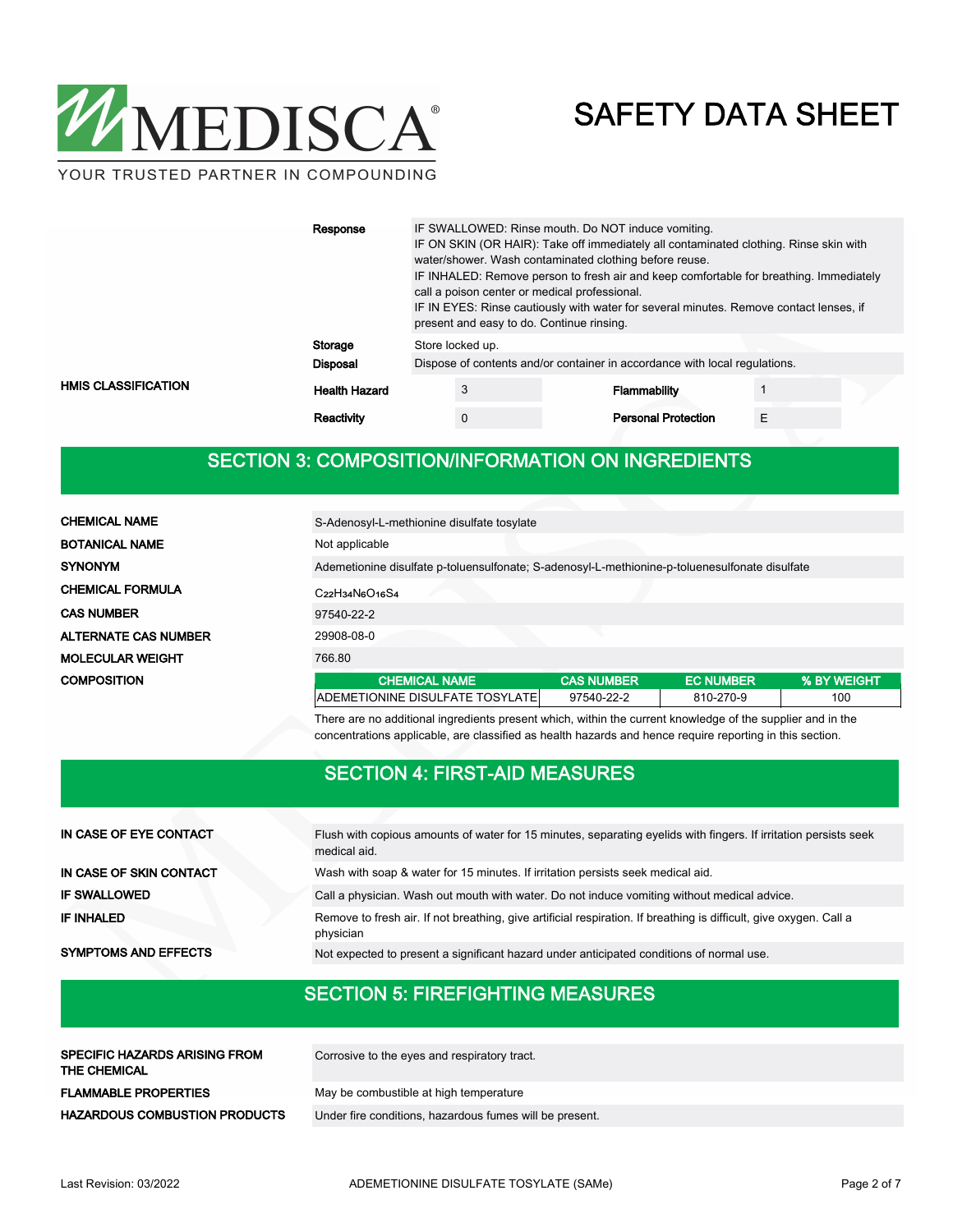

SUITABLE & UNSUITABLE EXTINGUISHING MEDIA

Small fire: dry chemical, CO2 or water spray. Large fire: dry chemical, CO2, alcohol resistant foam or water spray. Do not get water inside containers.

PRECAUTIONS FOR FIREFIGHTERS

PROTECTIVE EQUIPMENT AND Wear self-contained breathing apparatus and protective clothing to prevent contact with skin and eyes.

#### SECTION 6: ACCIDENTAL RELEASE MEASURES

| PERSONAL PRECAUTIONS                                    | Wear respiratory protection. Avoid dust formation. Avoid breathing vapours, mist or gas. Ensure adequate<br>ventilation. Evacuate personnel to safe areas. Avoid breathing dust.                                                                                                                                                                                                                                                                                                                                                                                                                                                                    |  |  |  |  |  |  |
|---------------------------------------------------------|-----------------------------------------------------------------------------------------------------------------------------------------------------------------------------------------------------------------------------------------------------------------------------------------------------------------------------------------------------------------------------------------------------------------------------------------------------------------------------------------------------------------------------------------------------------------------------------------------------------------------------------------------------|--|--|--|--|--|--|
| <b>METHODS &amp; MATERIAL FOR</b><br><b>CONTAINMENT</b> | On land, sweep or shovel into suitable containers. Minimize generation of dust.                                                                                                                                                                                                                                                                                                                                                                                                                                                                                                                                                                     |  |  |  |  |  |  |
| <b>CLEANUP PROCEDURE</b>                                | Do not touch damaged containers or spilled material unless wearing appropriate protective clothing. Wear<br>respirator, chemical safety goggles, rubber boots and heavy rubber gloves. Stop leak if you can do it without<br>risk. Prevent entry into waterways, sewers, basements or confined areas. Shut off all sources of ignition.<br>Evacuate the area. If necessary, employ water fog to disperse the vapors. Absorb the matter with compatible<br>vermiculite or other absorbing material. Place in a suitable container and retain for disposal. Ventilate and clean<br>the affected area. Do not flush into sewerage system or to drains. |  |  |  |  |  |  |
| REFERENCE TO OTHER SECTIONS                             | See Section 7 for information on safe handling. See Section 8 for information on personal protection equipment.<br>See Section 13 for disposal information.                                                                                                                                                                                                                                                                                                                                                                                                                                                                                         |  |  |  |  |  |  |

#### SECTION 7: HANDLING AND STORAGE

| <b>PRECAUTIONS FOR SAFE HANDLING</b> | Do not inhale. Avoid contact with eyes, skin and clothing. Avoid prolonged or repeated exposure. Wash<br>thoroughly after handling. Store away from incompatible materials, in a well-ventilated area. Eliminate all<br>sources of ignition. Store in accordance with local regulations. Do not store in unlabeled containers.<br>Containers that have been opened must be carefully resealed and kept upright to prevent leakage. Use<br>appropriate containment to avoid environmental contamination. |
|--------------------------------------|---------------------------------------------------------------------------------------------------------------------------------------------------------------------------------------------------------------------------------------------------------------------------------------------------------------------------------------------------------------------------------------------------------------------------------------------------------------------------------------------------------|
| <b>CONDITIONS FOR SAFE STORAGE</b>   | Store away from incompatible materials, in a well-ventilated area. Eliminate all sources of ignition. Store in<br>accordance with local regulations. Do not store in unlabeled containers. Containers that have been opened<br>must be carefully resealed and kept upright to prevent leakage. Use appropriate containment to avoid<br>environmental contamination.                                                                                                                                     |
| <b>STORAGE CONDITIONS</b>            | Store in original container, tightly sealed, protected from direct sunlight and moisture.<br>Store at a temperature of 2-8°C. Short term excursions up to 25°C are acceptable.                                                                                                                                                                                                                                                                                                                          |
| <b>SPECIFIC END USE(S)</b>           | See Section 1                                                                                                                                                                                                                                                                                                                                                                                                                                                                                           |

#### SECTION 8: EXPOSURE CONTROLS/ PERSONAL PROTECTION

#### Chemical Name: ADEMETIONINE DISULFATE TOSYLATE CAS #: 97540-22-2

|              | <b>Country</b> |      | Limit value-8 hours | Limit value-Short Term, |                   | <b>IDLH</b> | <b>REL</b> | <b>Advisory</b> | <b>Notes</b> |
|--------------|----------------|------|---------------------|-------------------------|-------------------|-------------|------------|-----------------|--------------|
|              |                | ppm  | mg/m <sup>3</sup>   | ppm                     | mg/m <sup>3</sup> |             |            |                 |              |
| <b>OSHA</b>  | <b>USA</b>     | N/L  | N/L                 | N/L                     | N/L               | IN/L        | N/L        | N/A             | IN/A         |
| <b>ACGIH</b> | <b>USA</b>     | N/L  | N/L                 | N/L                     | N/L               | IN/L        | N/L        | N/A             | IN/A         |
| <b>NIOSH</b> | <b>USA</b>     | N/L  | N/L                 | N/L                     | N/L               | IN/L        | N/L        | N/A             | IN/A         |
| <b>WEEL</b>  | <b>USA</b>     | N/L  | N/L                 | N/L                     | N/L               | IN/L        | N/L        | N/A             | N/A          |
| <b>HSIS</b>  | Australia      | 'N/L | N/L                 | N/L                     | N/L               | N/L         | N/L        | N/A             | IN/A         |
| <b>HSE</b>   | <b>UK</b>      | N/L  | N/L                 | N/L                     | N/L               | N/L         | N/L        | N/A             | N/A          |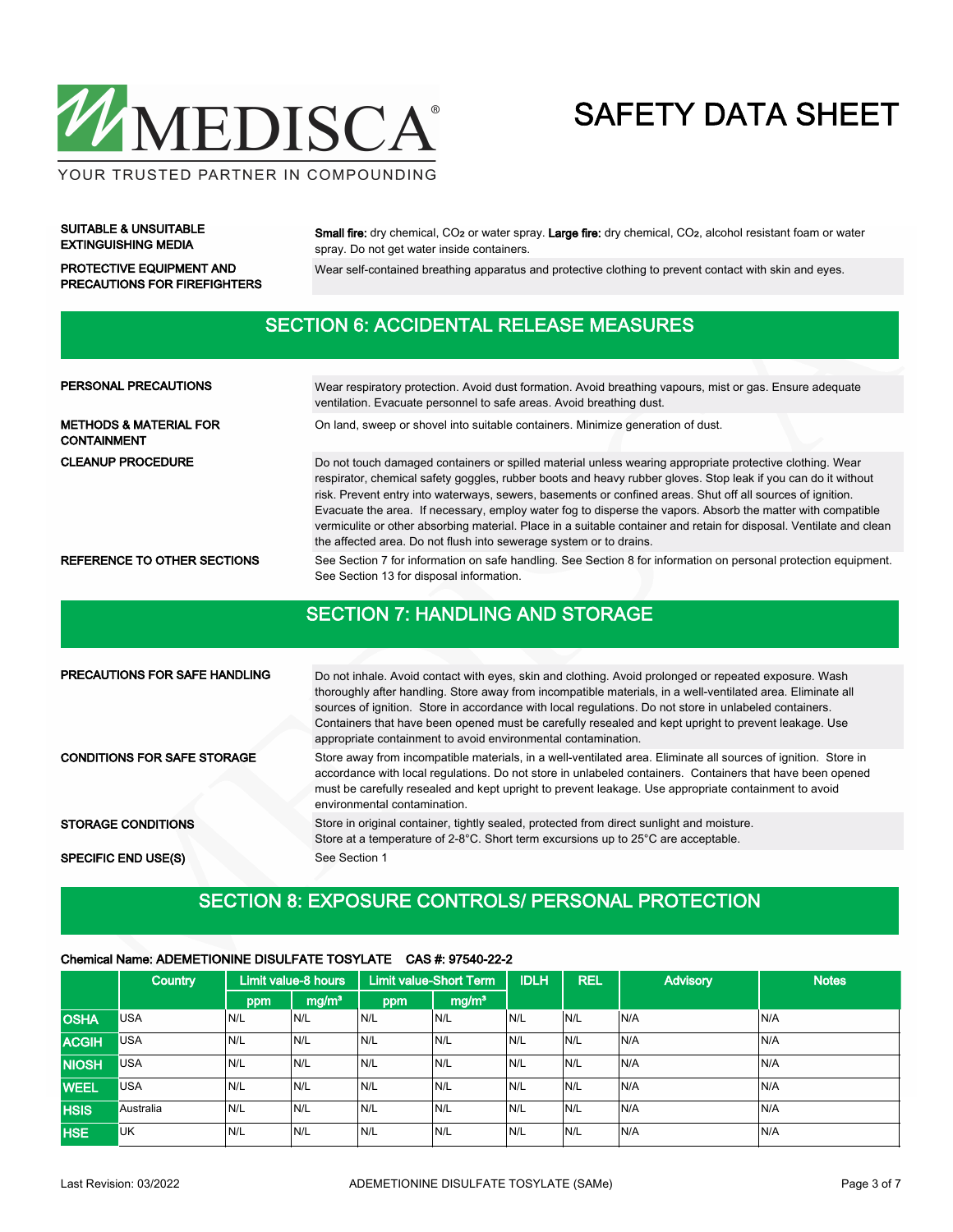

YOUR TRUSTED PARTNER IN COMPOUNDING

| <b>GESTIS</b> | <b>Add Country</b>                                                                                                                                            | N/L | N/L | N/L                          | N/L | N/L | N/L                                                                                                                                                                                                                                                                                                                                                                                                                                                                                                                                                                                                                                                                                                                                                                | N/A                                                                                                                 | N/A |
|---------------|---------------------------------------------------------------------------------------------------------------------------------------------------------------|-----|-----|------------------------------|-----|-----|--------------------------------------------------------------------------------------------------------------------------------------------------------------------------------------------------------------------------------------------------------------------------------------------------------------------------------------------------------------------------------------------------------------------------------------------------------------------------------------------------------------------------------------------------------------------------------------------------------------------------------------------------------------------------------------------------------------------------------------------------------------------|---------------------------------------------------------------------------------------------------------------------|-----|
|               | $N/L = Not listed$ ; $N/A = Not Available$<br>PELs are 8-hour TWAs = Limit value - Eight hours<br>Ceiling or Short-Term TWA = STEL = Limit value - Short term |     |     |                              |     |     |                                                                                                                                                                                                                                                                                                                                                                                                                                                                                                                                                                                                                                                                                                                                                                    |                                                                                                                     |     |
|               | <b>EXPOSURE GUIDELINES</b>                                                                                                                                    |     |     | fraction: $5 \text{ mg/m}^3$ |     |     |                                                                                                                                                                                                                                                                                                                                                                                                                                                                                                                                                                                                                                                                                                                                                                    | Consult local authorities for provincial or state exposure limits. Particulates not otherwise regulated, respirable |     |
|               | PERSONAL PROTECTIVE EQUIPMENT                                                                                                                                 |     |     |                              |     |     | <b>Eyes:</b> Wear appropriate protective eyeglasses or chemical safety goggles as described by WHMIS or OSHA's<br>eve and face protection regulations in 29 CFR 1910.133 or European Standard EN166. Skin: Wear appropriate<br>gloves to prevent skin exposure. Clothing: Wear appropriate protective clothing to minimize contact with skin.<br><b>Respirators:</b> Follow WHMIS or OSHA respirator regulations found in 29 CFR 1910.134 or European Standard<br>EN 149. Use a NIOSH/MSHA or European Standard EN 149 approved respirator if exposure limits are<br>exceeded or if irritation or other symptoms are experienced. <b>Thermal Hazards:</b> For products representing a<br>thermal hazard, appropriate Personal Protective Equipment should be used. |                                                                                                                     |     |
|               | SPECIFIC ENGINEERING CONTROLS                                                                                                                                 |     |     |                              |     |     |                                                                                                                                                                                                                                                                                                                                                                                                                                                                                                                                                                                                                                                                                                                                                                    | Adequate mechanical ventilation. Fumehood, eye wash station, and safety shower.                                     |     |

### SECTION 9: PHYSICAL AND CHEMICAL PROPERTIES

| <b>PHYSICAL STATE</b>                      | Solid    |                                        |                                                                       |               |                                                      |                                  |  |  |  |
|--------------------------------------------|----------|----------------------------------------|-----------------------------------------------------------------------|---------------|------------------------------------------------------|----------------------------------|--|--|--|
| <b>DESCRIPTION</b>                         |          | White to off-white hygroscopic powder. |                                                                       |               |                                                      |                                  |  |  |  |
| <b>SOLUBILITY</b>                          |          |                                        | Freely soluble in water, practically insoluble in hexane and acetone. |               |                                                      |                                  |  |  |  |
| <b>ODOR</b>                                | Odorless |                                        |                                                                       |               |                                                      |                                  |  |  |  |
| <b>FLAMMABILITY</b>                        |          | May be combustible at high temperature |                                                                       |               |                                                      |                                  |  |  |  |
| <b>AUTO-IGNITION</b><br><b>TEMPERATURE</b> |          | Not available                          | <b>BOILING POINT</b>                                                  | Not available | <b>DECOMPOSITION</b><br><b>TEMPERATURE</b>           | Not available                    |  |  |  |
| <b>EVAPORATION RATE</b>                    |          | Not available                          | <b>EXPLOSIVE LIMIT</b>                                                | Not available | <b>FLASH POINT</b>                                   | $(115 - 120)$ °C,<br>(239-248)°F |  |  |  |
| log P<br>(OCTANOL-WATER)                   |          | $-2.270$                               | <b>LOWER FLAMMABLE/</b><br><b>EXPLOSIVE LIMIT(S)</b>                  | Not available | <b>MELTING/FREEZING</b><br><b>POINT</b>              | Not available                    |  |  |  |
| <b>ODOR THRESHOLD</b>                      |          | Not available                          | <b>OXIDIZING PROPERTY</b>                                             | Not available | pH                                                   | $0.9 - 1.5(5%)$                  |  |  |  |
| <b>RELATIVE DENSITY</b><br>$(WATER = 1)$   |          | Not available                          | <b>SPECIFIC GRAVITY</b>                                               | 0.250         | <b>UPPER FLAMMABLE/</b><br><b>EXPLOSIVE LIMIT(S)</b> | Not available                    |  |  |  |
| <b>VAPOR DENSITY</b><br>$(AIR = 1)$        |          | Not available                          | <b>VAPOR PRESSURE</b>                                                 | Not available | <b>VISCOSITY</b>                                     | Not available                    |  |  |  |

The physical data presented above are typical values and should not be construed as a specification.

### SECTION 10: STABILITY AND REACTIVITY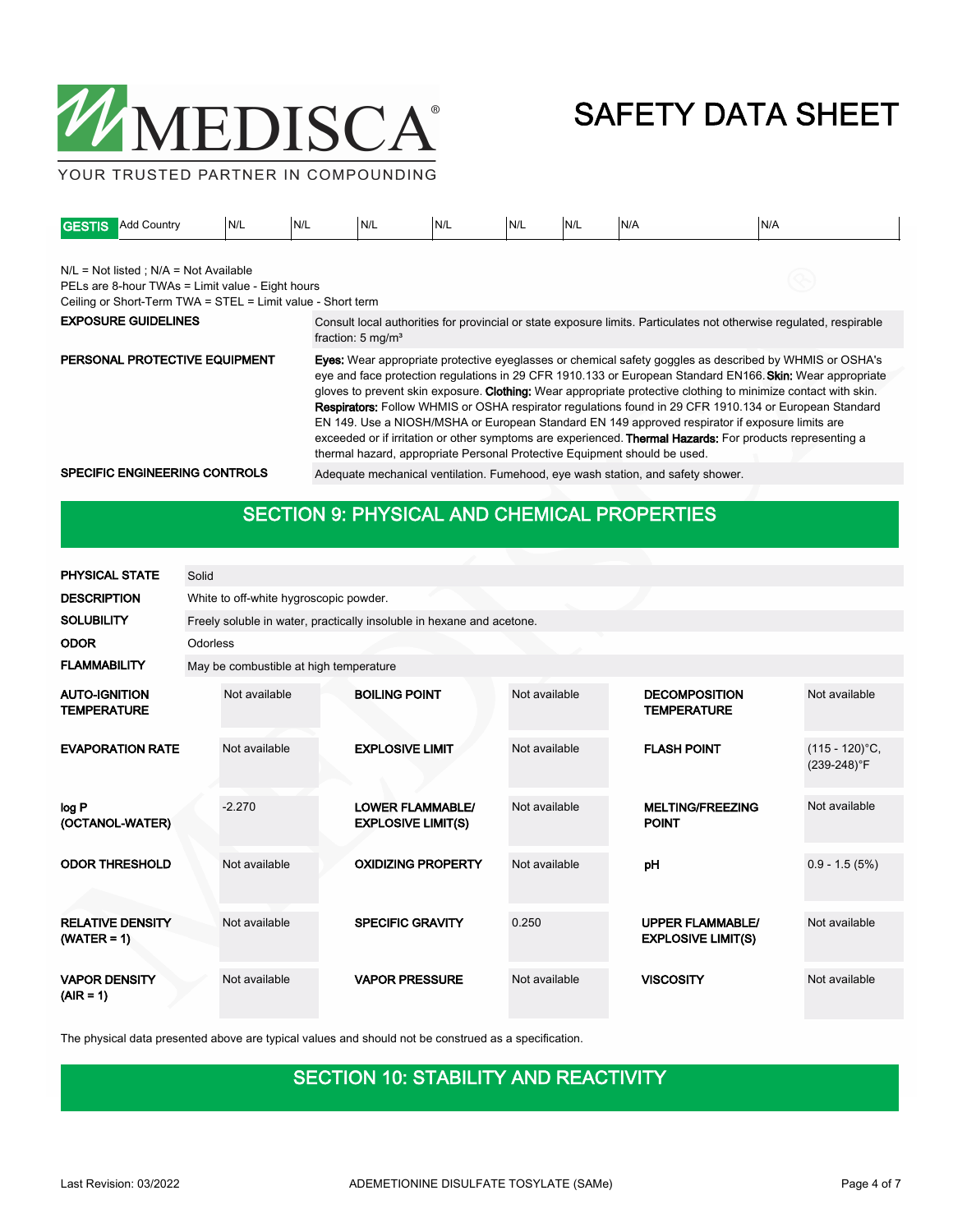

| <b>REACTIVITY</b>                                 | Not established                                                                           |
|---------------------------------------------------|-------------------------------------------------------------------------------------------|
| <b>CHEMICAL STABILITY</b>                         | Stable under recommended storage conditions                                               |
| <b>INCOMPATIBLE MATERIALS</b>                     | Bases. Reducing agents. Strong oxidizers.                                                 |
| <b>HAZARDOUS DECOMPOSITION</b><br><b>PRODUCTS</b> | Toxic fumes of carbon monoxide, carbon dioxide, nitrogen oxides and other gases may occur |
| <b>HAZARDOUS POLYMERIZATION</b>                   | Will not occur                                                                            |
| POSSIBLITY OF HAZARDOUS<br><b>REACTION</b>        | Not established                                                                           |
| <b>CONDITIONS TO AVOID</b>                        | Moisture, sunlight and extreme temperatures<br>Hygroscopic-Avoid exposure to moisture     |

#### SECTION 11: TOXICOLOGICAL INFORMATION

| <b>ACUTE TOXICITY</b>                                             | Oral: Rat: LD50: (mg/kg): 3320<br>Dermal: Rabbit LD50: (mg/kg): Not available<br>Inhalation: Rat: LC50: (mg/L/4hr): Not available                                                                                                                         |                                                                                                                                                 |  |  |  |  |  |
|-------------------------------------------------------------------|-----------------------------------------------------------------------------------------------------------------------------------------------------------------------------------------------------------------------------------------------------------|-------------------------------------------------------------------------------------------------------------------------------------------------|--|--|--|--|--|
| <b>SKIN CORROSION/IRRITATION</b>                                  | May be corrosive to skin (pH: 0.9 - 1.5)                                                                                                                                                                                                                  |                                                                                                                                                 |  |  |  |  |  |
| <b>SERIOUS EYE DAMAGE/EYE</b><br><b>IRRITATION</b>                | Causes severe eye damage (pH: 0.9 - 1.5)                                                                                                                                                                                                                  |                                                                                                                                                 |  |  |  |  |  |
| <b>RESPIRATORY SENSITIZATION</b>                                  | Due to lack of data the classification is not possible.                                                                                                                                                                                                   |                                                                                                                                                 |  |  |  |  |  |
| <b>SKIN SENSITIZATION</b>                                         |                                                                                                                                                                                                                                                           | Due to lack of data the classification is not possible.                                                                                         |  |  |  |  |  |
| <b>GERM CELL MUTAGENICITY</b>                                     |                                                                                                                                                                                                                                                           | Due to lack of data the classification is not possible.                                                                                         |  |  |  |  |  |
| <b>CARCINOGENICITY</b>                                            | OSHA                                                                                                                                                                                                                                                      | ADEMETIONINE DISULFATE TOSYLATE is not listed.                                                                                                  |  |  |  |  |  |
|                                                                   | NTP                                                                                                                                                                                                                                                       | ADEMETIONINE DISULFATE TOSYLATE is not listed.                                                                                                  |  |  |  |  |  |
|                                                                   | <b>IARC</b>                                                                                                                                                                                                                                               | ADEMETIONINE DISULFATE TOSYLATE is not evaluated.                                                                                               |  |  |  |  |  |
|                                                                   | California<br>Proposition 65                                                                                                                                                                                                                              | This product does not contain any chemicals known to the State of California to cause<br>cancer, birth defects, or any other reproductive harm. |  |  |  |  |  |
| ADDITIONAL CARCINOGENICITY<br><b>INFORMATION</b>                  | Due to lack of data the classification is not possible.                                                                                                                                                                                                   |                                                                                                                                                 |  |  |  |  |  |
| <b>REPRODUCTIVE TOXICITY</b>                                      | Based on available data, the classification criteria are not met.<br>Tests on rats and rabbits did not show adverse effects on fertility, reproductive performance or fetal<br>development. Ademetionine has been used therapeutically in pregnant women. |                                                                                                                                                 |  |  |  |  |  |
| <b>SPECIFIC TARGET ORGAN TOXICITY -</b><br><b>SINGLE EXPOSURE</b> |                                                                                                                                                                                                                                                           | Due to lack of data the classification is not possible.                                                                                         |  |  |  |  |  |
| SPECIFIC TARGET ORGAN TOXICITY -<br><b>REPEATED EXPOSURE</b>      |                                                                                                                                                                                                                                                           | Due to lack of data the classification is not possible.                                                                                         |  |  |  |  |  |
| <b>ASPIRATION HAZARDS</b>                                         |                                                                                                                                                                                                                                                           | Based on available data, the classification criteria are not met.                                                                               |  |  |  |  |  |
| <b>SIGNS AND SYMPTOMS OF</b><br><b>EXPOSURE</b>                   | Symptoms related to the physical, chemical, and toxicological characteristics:<br>Headache. Frequent urination. Gastrointestinal disturbances. Mood changes.                                                                                              |                                                                                                                                                 |  |  |  |  |  |
| POTENTIAL HEALTH EFFECTS                                          | Inhalation                                                                                                                                                                                                                                                | May be harmful if inhaled. Corrisive to the respiratory tract.                                                                                  |  |  |  |  |  |
|                                                                   | Ingestion                                                                                                                                                                                                                                                 | Harmful if swallowed.                                                                                                                           |  |  |  |  |  |
|                                                                   | <b>Skin</b>                                                                                                                                                                                                                                               | May be harmful if absorbed through skin. May be corrosive to skin.                                                                              |  |  |  |  |  |
|                                                                   | <b>Eyes</b>                                                                                                                                                                                                                                               | Causes severe eye damage.                                                                                                                       |  |  |  |  |  |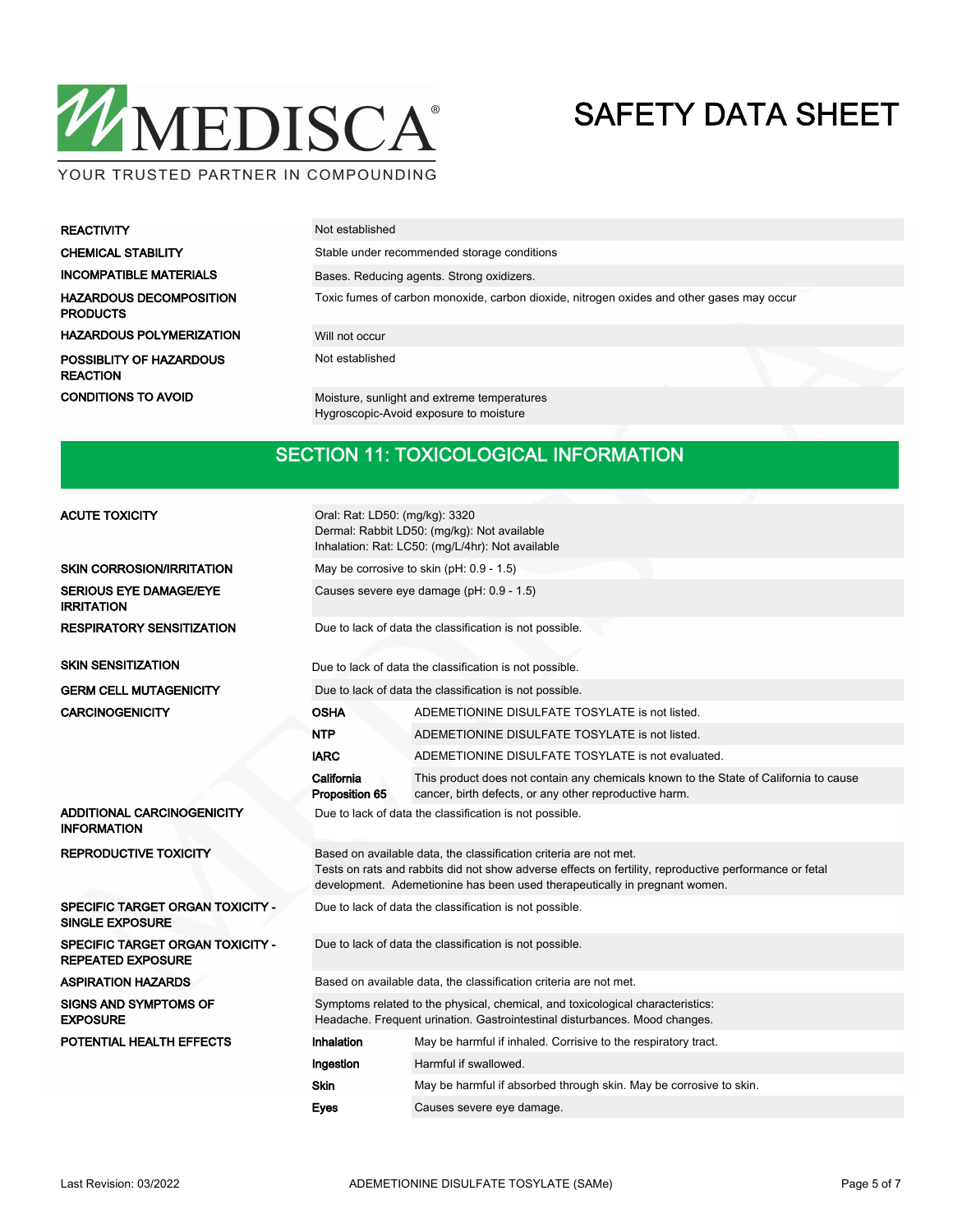

### SECTION 12: ECOLOGICAL INFORMATION

| <b>TOXICITY</b>                  | EC50: 48 Hr: Crustacea: (mg/L): Not available<br>LC50: 96 Hr: Fish: (mg/L): Not available<br>EC50: 72 or 96 Hr: Algae (or other aqua plants): (mg/L): Not available |  |  |  |
|----------------------------------|---------------------------------------------------------------------------------------------------------------------------------------------------------------------|--|--|--|
| PERSISTENCE AND DEGRADABILITY    | Not available                                                                                                                                                       |  |  |  |
| <b>BIOACCUMULATIVE POTENTIAL</b> | Moderate; Log Pow: -2.270.                                                                                                                                          |  |  |  |
| <b>MOBILITY IN SOIL</b>          | Freely soluble in water                                                                                                                                             |  |  |  |
| <b>OTHER ADVERSE EFFECTS</b>     | Not available                                                                                                                                                       |  |  |  |
|                                  | This product is not intended to be released into the environment                                                                                                    |  |  |  |

### SECTION 13: DISPOSAL CONSIDERATIONS

WASTE DISPOSAL **Dispose of in accordance with federal / local laws and regulations**. Avoid release into the environment.

#### SECTION 14: TRANSPORT INFORMATION

| Not dangerous good |
|--------------------|
| Not applicable     |
| Not applicable     |
| Not applicable     |
|                    |
|                    |
| Not applicable     |
| Not Listed         |
| Not available      |
| Not applicable     |
|                    |

### SECTION 15: REGULATORY INFORMATION

| UNITED STATES REGULATIONS                     |                                              |                                                         |                   |                                          |              |                                    |               |                       |
|-----------------------------------------------|----------------------------------------------|---------------------------------------------------------|-------------------|------------------------------------------|--------------|------------------------------------|---------------|-----------------------|
| <b>Chemical Name</b><br>& CAS                 | <b>CERCLA</b><br><b>40 CFR</b><br>Part 302.4 | <b>SARA (Title III)</b><br><b>40 CFR</b><br>Part 372.65 | <b>Appendix A</b> | EPA 40 CFR Part 355<br><b>Appendix B</b> | Pennsylvania | Right-to-know<br><b>New Jersey</b> | Massachusetts | California<br>Prop 65 |
| ADEMETIONINE DISULFATE<br>TOSYLATE 97540-22-2 | N/L                                          | N/L                                                     | N/L               | N/L                                      | N/L          | N/L                                | N/L           | N/L                   |

N/L = Not Listed; X = Listed